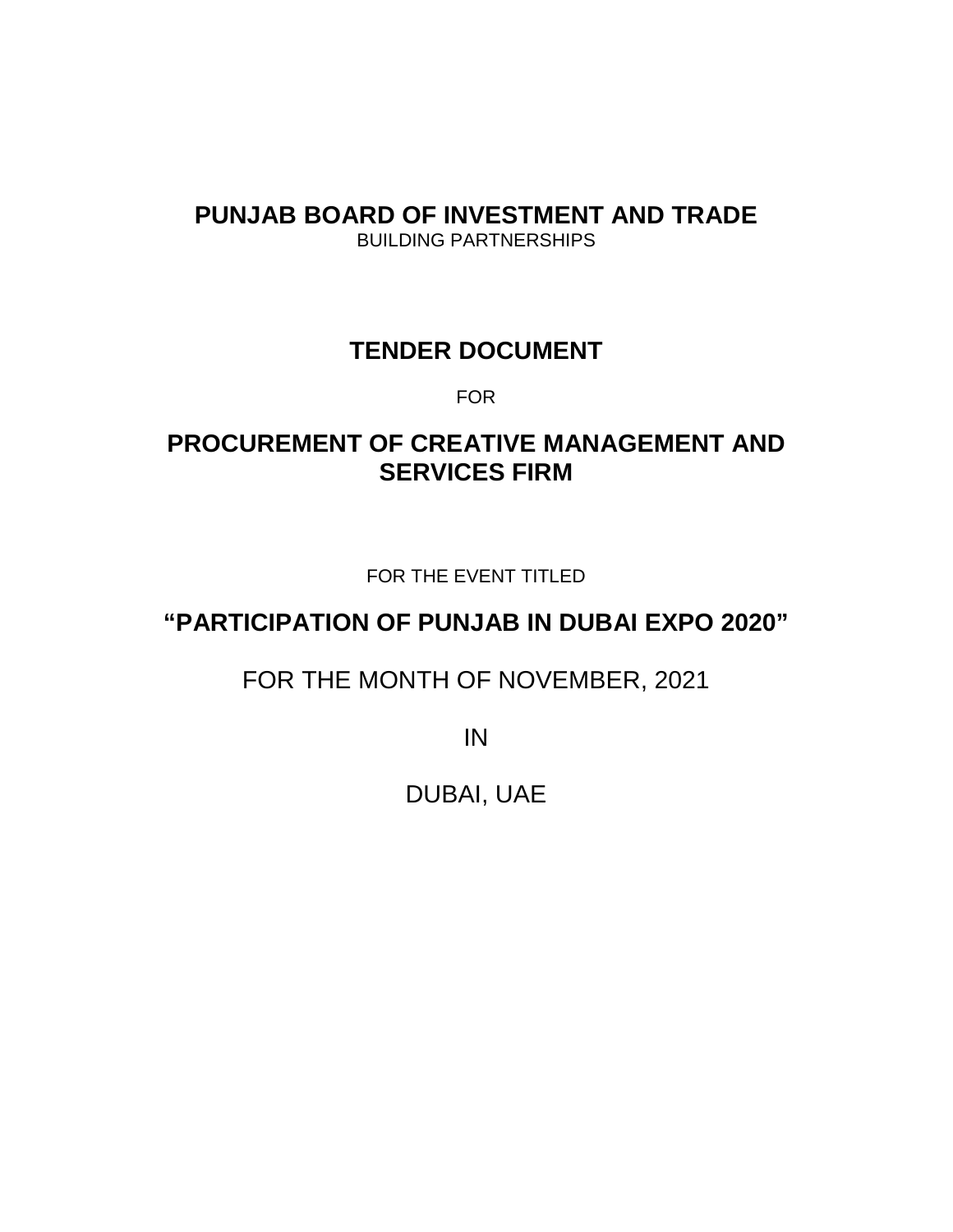### **1. GENERAL**

The World Expo is a thematic event that takes place every 5 years, and runs for 6 months, with a strong emphasis on innovation and entertainment. It is a "Festival for All", where everyone can Experience, Explore, Innovate and have Fun by Sharing Ideas and Working Together.

Dubai Expo 2020 is taking place this year from 1<sup>st</sup> October 2021 till 31<sup>st</sup> March 2022 with the theme of "Connecting Minds and Creating Future". It will have almost 210 pavilions including 192 country pavilions. The Government of Punjab is planning to actively participate in this Expo in the month of November 2021.

During its participation, the Government of Punjab is planning various activities in multiple venues at the Expo site to actively promote Punjab as a complete package with its culture, lifestyle, tourism and various economic and investment opportunities that it extends to potential investors. A mega Business Forum is also expected to be held during this period. The proposed list of activities consists of the following:

- 17 Panel Discussions
- 34 Seminars
- 10 Special Events
- 5 Thematic Events
- 5 Expo Led Events
- 1 Business Forum
- 1 Ministerial Dinner
- 2 Fashion Shows
- 9 Musical Events
- 30 Cultural Events (Courtyard Activity)
- Daily Football Penalty Kicks Competition (Courtyard Activity)
- Daily VR Cricket activity (Courtyard Activity)
- Daily Punjabi Food Sampling (Courtyard Activity)
- Virtual Tour of Punjab (Courtyard Activity)
- Daily Random Giveaways Activity (Courtyard Activity)

Punjab Board of Investment and Trade (PBIT) has been appointed as the executing agency by the Government of Punjab for the Dubai Expo activities. PBIT is seeking proposals from suitable, registered and experienced Creative Management and Services Firms (CMF), through a competitive process, to support the smooth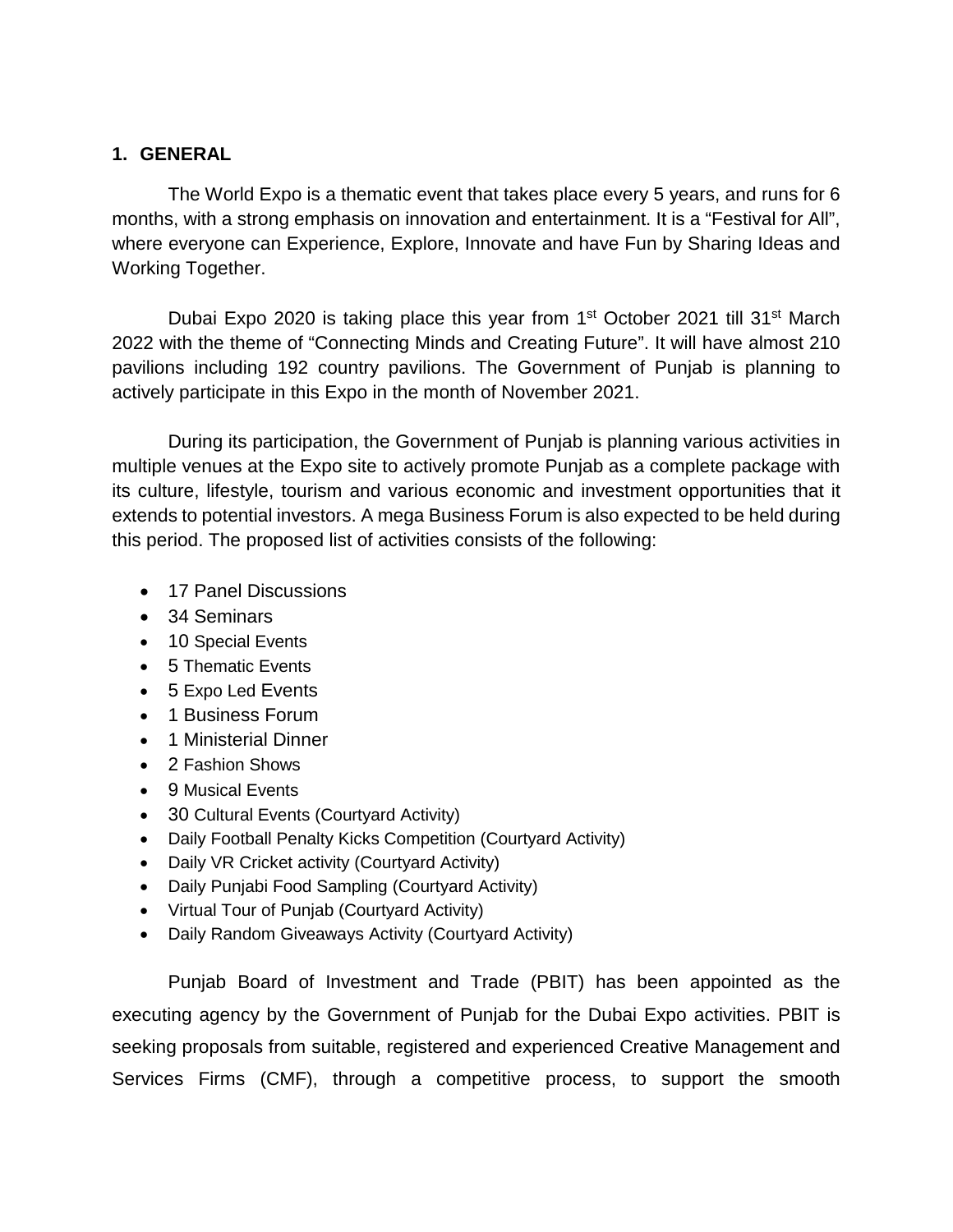implementation of the *"Participation of Punjab"* in the Dubai Expo 2020 from 1st November 2021 till 30<sup>th</sup> November 2021. This shall be achieved by effective collaboration with the on ground Event Management Agency appointed by the Government of Pakistan to manage the affairs at the Pakistan Pavilion in the Dubai Expo 2020.

## **2. TENDER REQUIREMENTS**

Punjab Board of Investment and Trade is requesting proposal from registered Advertising Agencies / Marketing Firms / Creative Consultancy Firms to provide "Creative Management and Services" for Punjab's participation in Dubai Expo 2020 for the month of November, 2021.

The Terms of References (TORs) outlines the Scope of Work (SOW) and Deliverables required. It also outlines the information that should be included in your proposal. To be considered, the tender/ proposal must be submitted by **September 17, 2021 by 11:00 AM sharp** to:

> "Punjab Board of Investment and Trade" 23-Aikman Road, GOR-I, Lahore Please direct all your queries to the Administration Department

PBIT reserves the right to reject any or all proposals submitted. PBIT also reserves the right, where considered necessary, to request additional information or clarifications from the agencies/firms/companies, or to allow corrections of errors or omissions. At the discretion of the competent authority; firms submitting proposals may be requested to make presentations as part of the evaluation process. The procurement of the Advertising Agencies / Marketing Firms / Creative Consultancy Firm, from hereon called CMF, shall be in compliance with the Punjab Procurement Regulatory Authority Rules.

#### **3. TERMS OF REFERENCES (TORs)**

**a. Term of Engagement:** The services are required for the upcoming series of activities titled "Participation of Punjab in Dubai Expo 2020", in Dubai, UAE.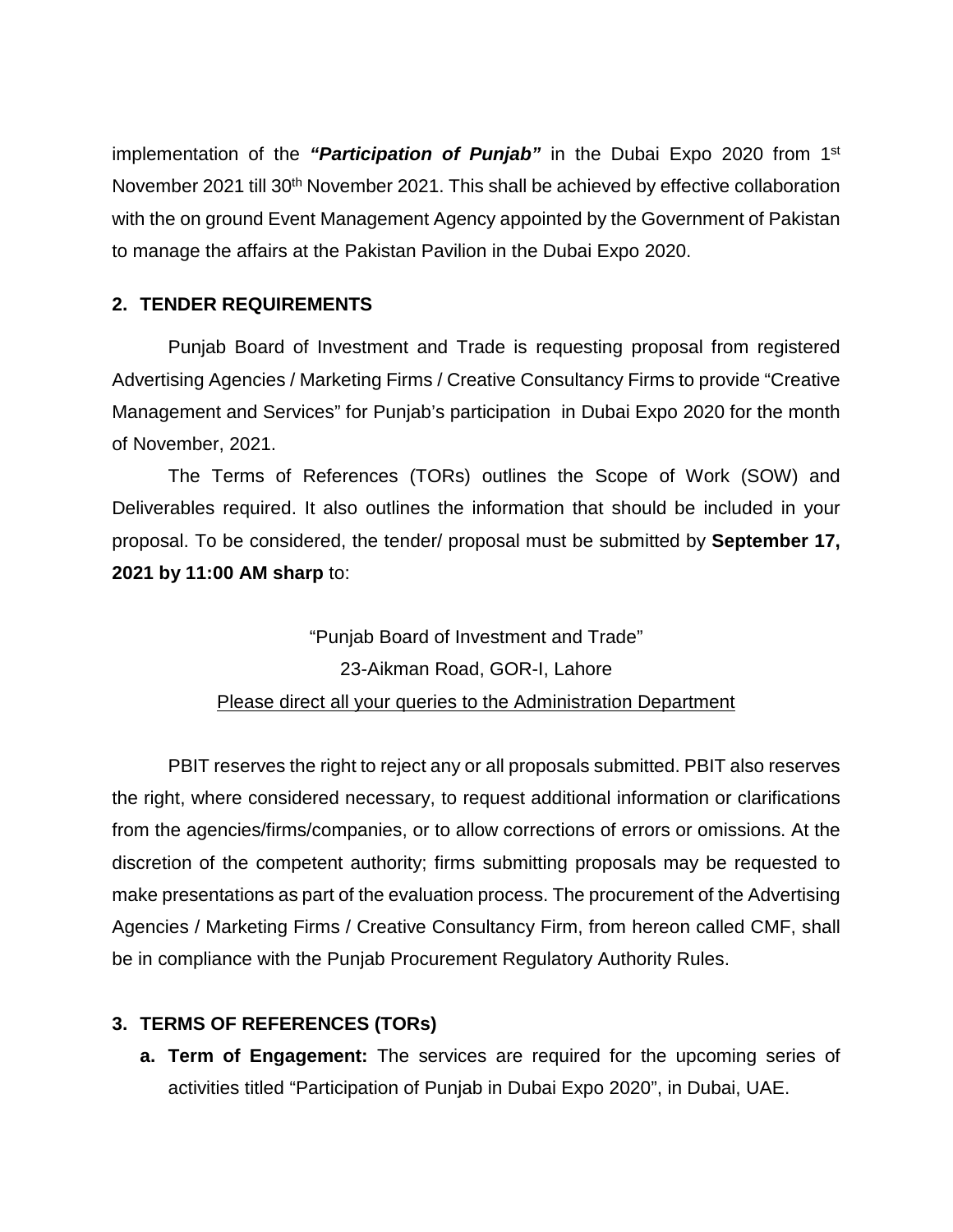- **b. Nature of Services Required:** The approved firm will be hired to render the following services:
- I. Procurement of "Creative Management and Services"
- II. Procurement of goods i.e. Gifts/Giveaways, Print and Electronic Marketing Collateral, etc. related to Punjab's participation in Dubai Expo 2020.

### **c. Scope of Work:**

The successful company is expected to perform the following tasks as CMF under

"Creative Management and Services"

### **Strategic Direction:**

Overarching Conceptualization, Strategy Development and On-Going PR and Social Media Support for

- Awareness, Image Reinforcement and Digital Excellence Strategy & Execution
- The CMF will lead all strategy and execution meetings with the internal PBIT team, any/all members of the Dubai Team and third party vendors on behalf of the client, specifically for client communication, ideation and execution for Dubai Expo 2021, i.e. Website Development, Social Media Management, Branding Opportunities, Events/Activations, et al.
- The CMF will provide counseling management at all levels in the organization with regard to communication, taking into account their public ramifications and the organization's social or citizenship responsibilities.
- The CMF will provide consultancy and advice on events, activities and any/all possible and relevant collaboration opportunities: sense checks, feedback, updates, et al.
- Ideate concepts & special events designed for outreach for Punjab at the Dubai Expo [PBIT LED EVENTS]
	- Panel Discussions
	- · Seminars
	- · Musical Events
	- Fashion Shows
	- **Exhibitions**
	- · Courtyard Activities
	- · Special Events:
		- o Iqbal Week Celebrations
		- o The Business Forum
		- o Co-Curated Events, with other countries/pavilions
		- o Ministerial Dinner
- Ideate concepts & special events designed for outreach for Punjab at the Dubai Expo [EXPO LED EVENTS]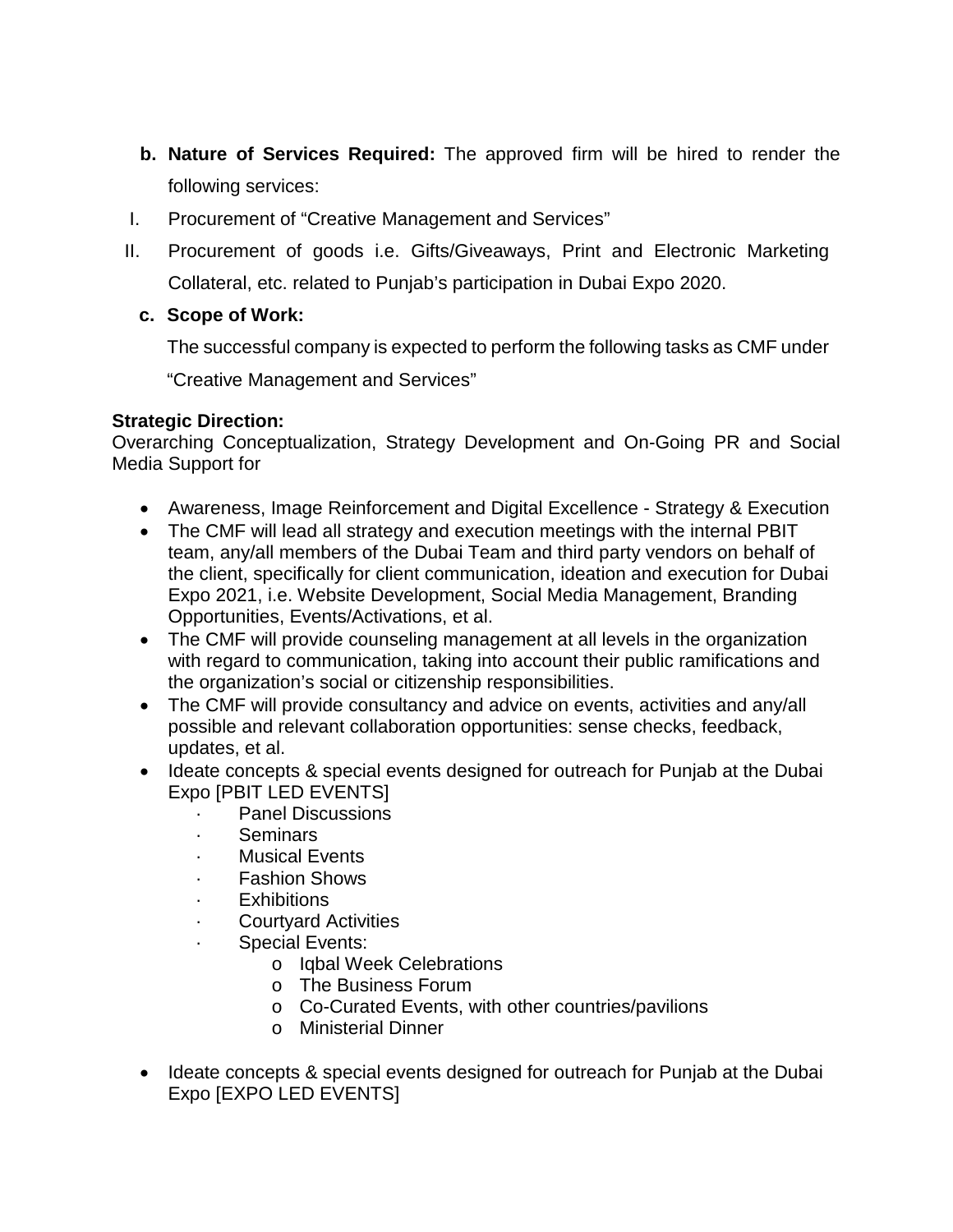- o Panel Discussions
- o Seminars
- o Women's Pavilion Events
- o Jubilee Beats
- o Co-Curated Events, with other countries/pavilions
- The CMF to share ideation with the client to help create news, stories, photo opps and relevance
- The CMF will facilitate media tours for key PBIT led events, where required
- The CMF will facilitate individual profiling of Punjab Leadership, Speaking Opportunities, et al.
- The CMF will create opportunities for the company and Punjab Leadership to appear in the media in the form of features, profiles, previews, interviews, and determining which channels/online sources/print we will target and when to achieve the aforementioned.
- The CMF will create opportunities to generate word of mouth hype through planned and strategic associations, advocacy, et al
- The CMF will advise, consult and direct all third parties engaged for PBIT for their content output: this includes: influencers, partners, sponsors, Punjab Leadership's own voice on social media et al
- The CMF will provide consultancy and advise on which media to engage for the duration of the Dubai Expo and when.
- The CMF will work closely with the PBIT team in a pro-active manner and work on potential Q&As, crisis communication solutions, et al for Dubai Expo 2020.
- The CMF will shortlist and connect with potential partners and sponsors for Dubai Expo 2020 for November 2021
- The CMF will liaise with MOIB and DGPR for daily media releases and dissemination
- The CMF will facilitate international stories driving our PR narrative for Punjab at Dubai Expo 2020

#### **Branding: Content Development [Editorial]**

The CMF will be responsible to the following editorial writings for the duration of the agreement:

- All editorial content for the Dubai Expo 2020 programming for the month of November
- Composition of any profiles
- Key messaging, articles, op-eds, write-ups, messaging for advertorials, et al
- Creating documents on potential FAQ'S & Key Messages for the PBIT in a proactive manner.
- Composition of press releases or newsbytes to all identified including relevant publications, television channels, freelance journalists and the media industry at large.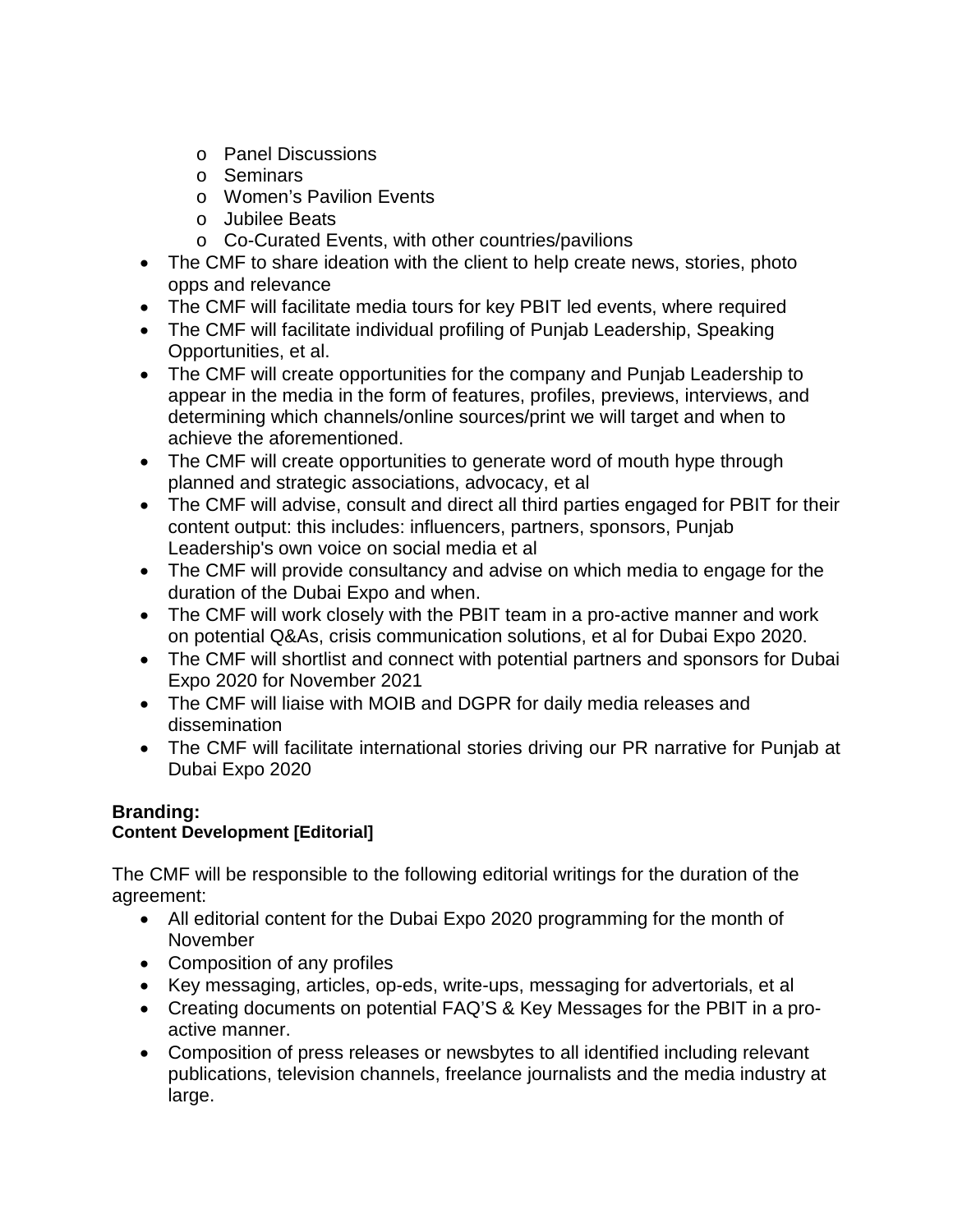- Speech writing, editing and coordination for Speaking Sessions.
- Narrative and discussion pointers writing for key meetings with the press.
- Narrative and discussion pointers for key meetings with various stakeholders and potential partners/collaborators.
- Narrative writing for any letters/emails/notes on behalf of CEO.
- Crisis public relations strategies, statements and coordination where required.
- Tweet and endorsement writing for influencers engaged to hype the company.
- Provide editorial support for the marketing and digital amplification of Dubai Expo 2020 for the month of November 2021, in terms of content editing, structure and communication consistency.

## **Content Development [Visual]**

- The CMF will ideate, develop and design a complete visual identity for Dubai Expo 2020 on behalf of PBIT for November 2021. This includes:
	- Campaign Logo
	- · Campaign Branding Guidelines
	- · Mascot Design
	- Master Program/Calendar
	- · Individual digital flyers for each:
		- o Concert
		- o Seminar
		- o Panel Discussion
		- o Fashion Show
		- o Co-Curated Events
		- o Special Events
	- Social Media Templates
	- · Animated Videos for on-ground activity and promotions [concerts, fashion shows, et al]
	- · 3D Renders of all three spaces available at the Pavilion [courtyard, Pak-Talk and Networking Area]
	- · Any/all digital banners, posters, programming calendars for on-ground display
- The CMF will design the sponsorship proposal for potential partner/s

# **Collaterals:**

# **The CMF will assist in developing and designing these elements [Printed Materials]**

- All booklets, brochures, leaflets, program/schedule, et al.
- Designing any/all souvenirs, giveaway materials

## **The CMF will assist in developing and designing these elements [Video Materials]**

• 2 to 5 Minute Short Documentaries covering introducing different facets of Punjab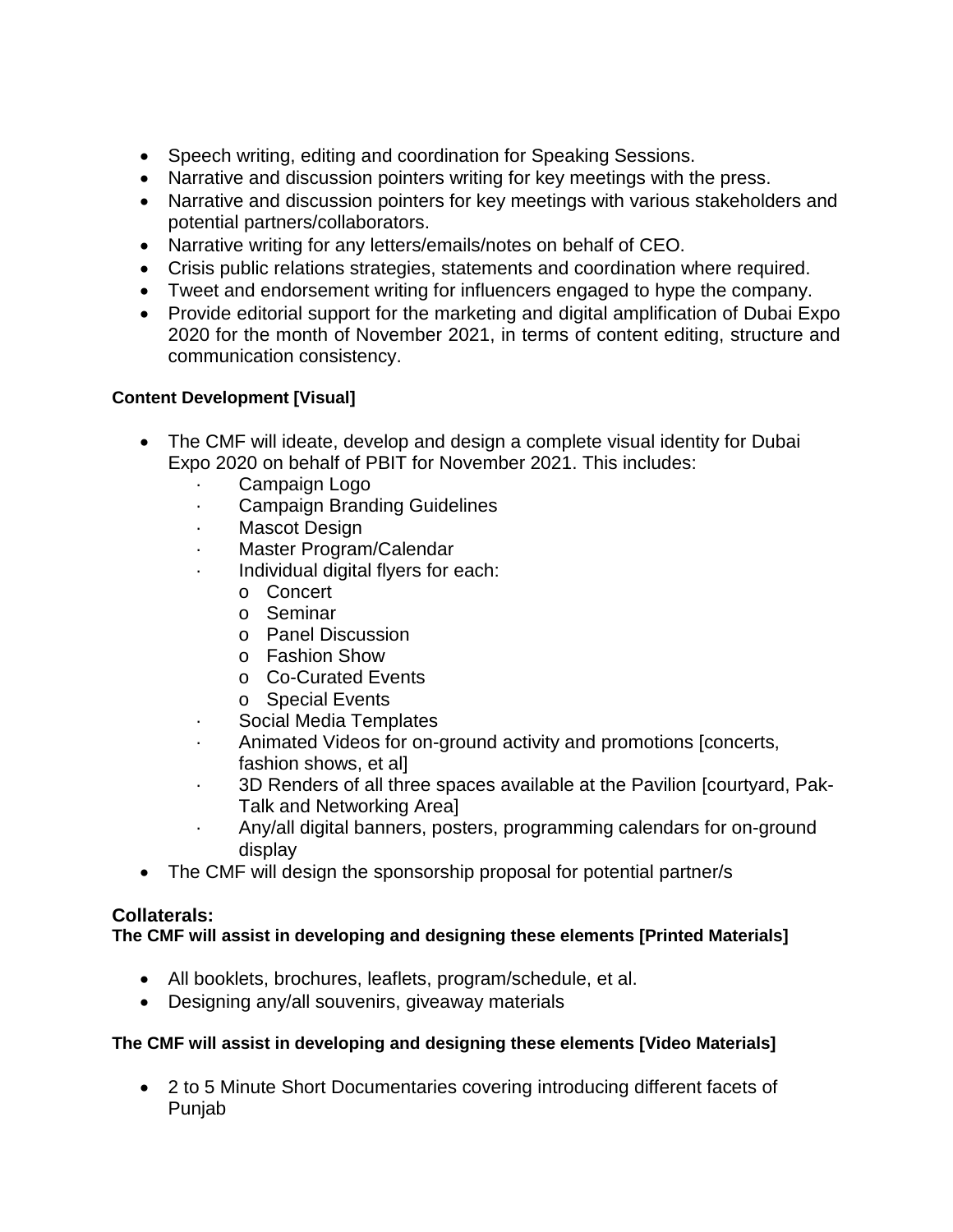- 2 to 5 Minute Short Documentaries covering All Key Departments in Punjab:
	- · Tourism
	- · Agriculture
	- · Sports
	- · Health
	- · Energy
	- · Technology
	- · Science
	- · Education
	- · Religion, et al.

### **Talent Management: Stakeholder & Influencer Management/Networking & Association**

- The CMF will help scout, shortlist, negotiate and coordinate with all key talents for the followings:
	- · Courtyard Performers [dancers & music performers]
	- · Exhibitors
	- · Panel Discussion Participants
	- · Seminar Participants
	- · Musicians
	- · Fashion Show
		- o Choreographer/Show Director
		- o Hair & Makeup Artists
		- o Designers/Brands
		- o Models
	- · Event Hosts/Moderators/Special Guests
	- · Actors/Celebrities/Personalities for dovetail, Expo-Led and PBIT-Led Events
	- Influencers/YouTubers being flown in from Pakistan to cover Expo activities

# **Event Management Coordination:**

#### **CMF will manage and coordinate the complete on-ground activations and setup for Punjab at Dubai Expo 2020**

- The CMF will work closely with the PBIT and the event management team to work on the on-ground execution plan.
- The CMF will manage the following for all on-ground activities including Courtyard Activities, Concerts, Fashion Shows, Seminars, Panel Discussions, Special Events, Expo-Led Events, et al
	- · Overarching strategy
	- · Program outline
	- Talent management
	- · Collateral sourcing
	- · Collateral/content creation
	- Stakeholder management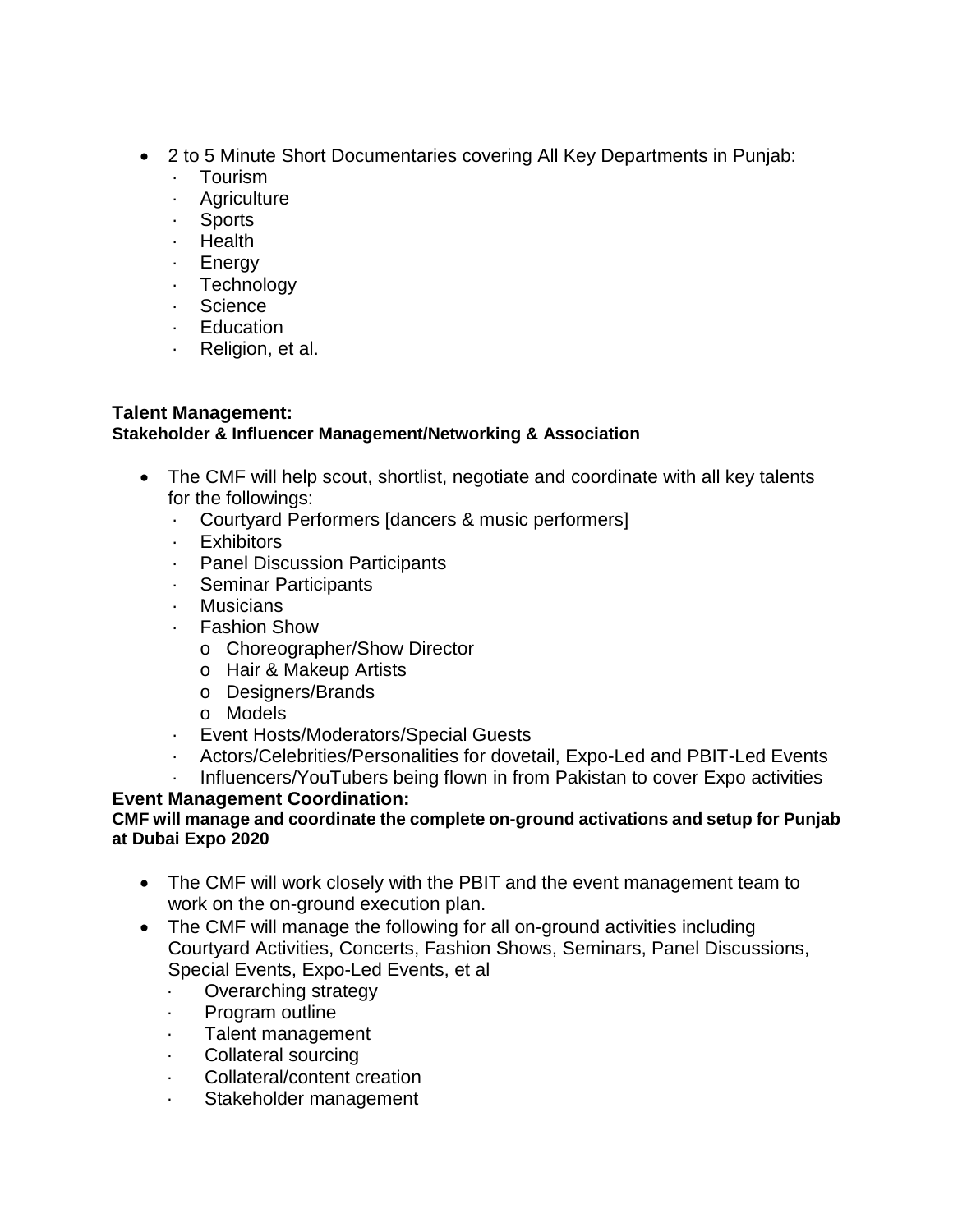- · Audio/visual management
- Research and editorial of talking points
- The CMF will be responsible for the following for the launch event:
	- Liaising with the event manager for all audio visual content to be displayed at these events.
	- The complete travel and lodging logistics of all media and celebrities [if engaged], where required.
	- · Guest, Celebrity, Influencer, Media List Management and Invitations.
	- Aligning the event flow.
- The CMF will coordinate with the event organisers for all briefings, speeches, talks, et al.
- The CMF will coordinate with all relevant moderators, hosts, et al briefings on which key points on which to focus, what questions to ask, et al.
	- · Complete on-ground client management.
	- · On-ground guest management of all attendees.
	- · On-ground seating management.
	- · On-ground media management.
	- · On-ground red carpet management.
	- · On-ground welcome desk management.
	- · On-ground giveaways dissemination.
- The CMF will work closely with the Event Management Team to create digital content which will be used throughout November 2021
	- · On-ground management to ensure video and pictorial document of the entire event.
	- · Ensuring all media use the official hashtags for all digital content uploads and official name of and designation in all subsequent print or televised content
	- · Ensuring all relevant media, influencers and personalities are introduced to the client.

# **Social Media Management:**

## **Account creation & maintenance**

• Fulfilling requirements for account creation and regular maintenance services **Identifying target audiences**

- Developing strategies for different audience streams and channels
- **Content management**
	- Content curation, social media calendar development, content posting, research & reposting

# **Social media monitoring**

• Social media insights and reporting, monitoring trends, hashtag management **Regular posting**

• Regular posts uploaded with drafted captions, visuals and videos **Advertising/Boosting**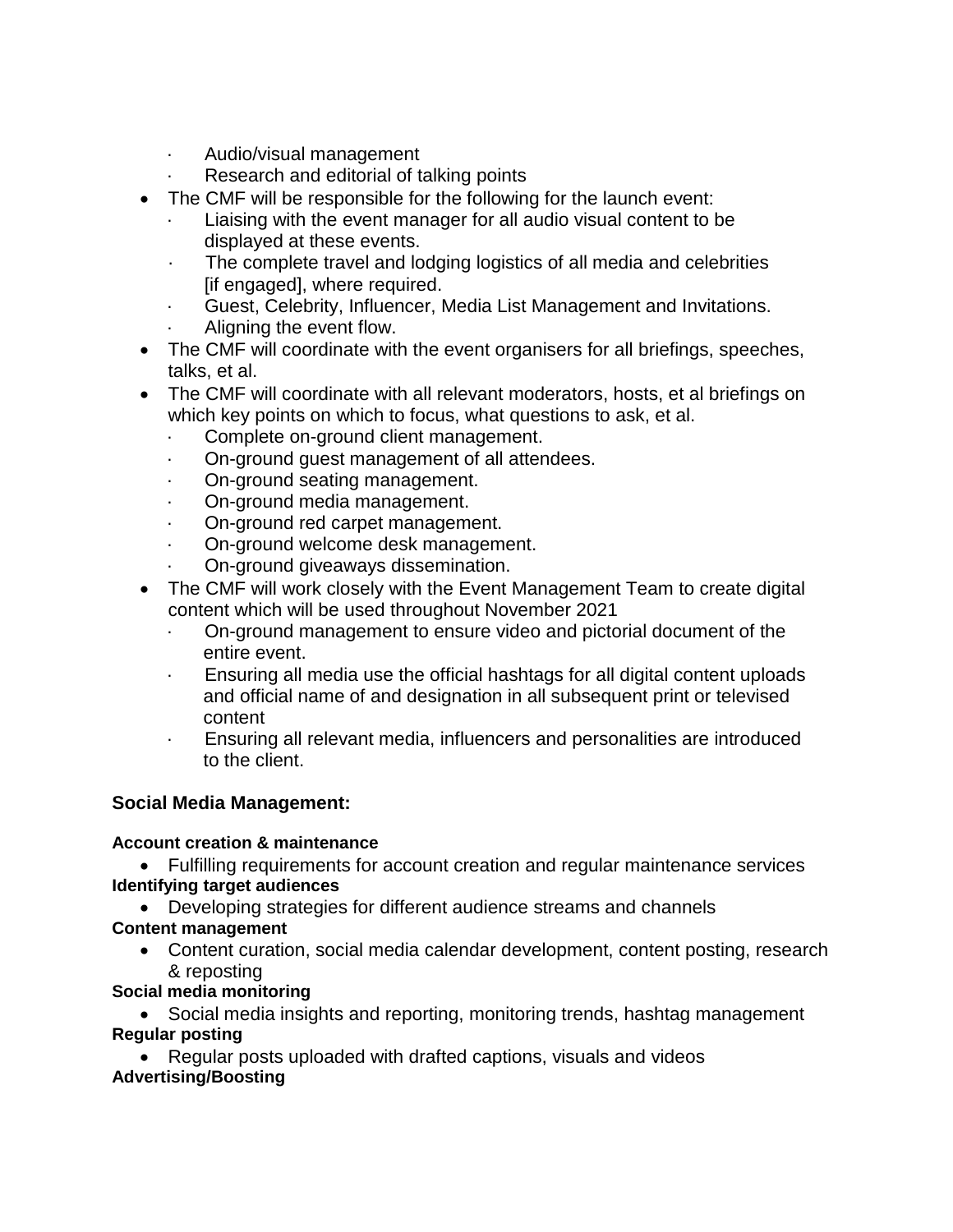• Creating social media advertisements and their audience, digital budget allocations, insights & reports on ROI on ad spend

#### **Responding to queries**

• Social media responses to queries, price info, etc

#### **Requesting Page Verification**

• Requesting Instagram to verify the page with a tick

#### **Increasing engagement & followers**

• Hosting competitions, implementing strategies to boost engagement & followers **Platforms**

- LinkedIn
- Facebook
- Instagram
- Twitter
- YouTube

## **Website Development & Management:**

#### **Planning**

• User Story Development, User Personas & Journey, Industry & Competitors Research, Keyword + SEO Research, Site Architecture & Wire Framing

#### **Design**

• Content Collection & Creation, Site Wide Headlines, Site Wide Information: up to 10 Pages, Page Content Curation, Content Revisions: Round 1, Content Revisions: Round 2 Design Mockup: Landing Page, Design Mockup: Secondary Page, Design Mockup Revisions: Round 1, Design Mockup Revisions: Round 1, Server Setup & Theme, Core UI: Primary Navigation, Core UI – Sitewide Call-To-Action

#### **Development**

• Landing Page; First Level Pages: About, Contact, Reports, Projects, Blog; Secondary Pages: Project details, reports et al; Blog Setup + Styling; Social Integration; Subscribe to Newsletter and/or Blog, Forms, et al.

#### **Deployment**

• External Facing Acceptance/User acceptance testing, Internal facing acceptance/CMS acceptance Testing, Browser & Responsiveness Testing, Test site deployment, SEO, google analytics setup, Go Live, et al.

#### **Maintenance**

• Ongoing content management, vulnerability scanning, Bugs repairs & fixes, browser compatibility scanning, Database backup, SEO, analytics, functionality testing, et al.

#### **Live Broadcast & Streaming:**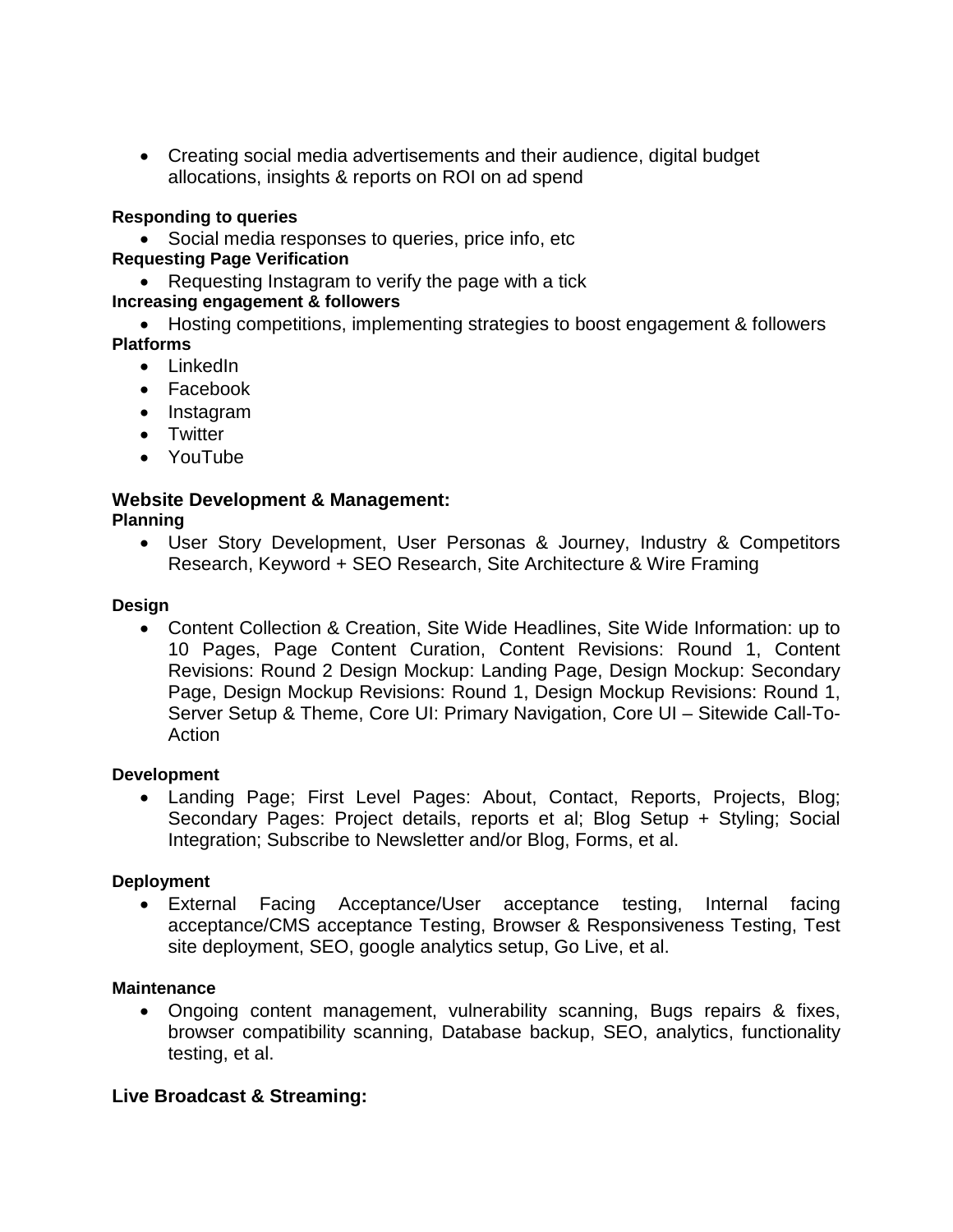#### **Both Broadcast and Digital Streaming**

• The CMF will liaise with MOIB, DGPR and the Dubai Team for Live Broadcast/Streaming of all key events at the Dubai Expo led by Punjab.

In addition to the above, the CMF shall also perform the following activities:

- 1. The CMF will perform any/all of the above for any other "Participation of Punjab" in Dubai Expo 2020, which falls before or goes beyond the month of November, 2021, and till the culmination of Dubai Expo 2020, at additional cost.
- 2. In liaison with the PBIT and relevant government officers, organize the print and electronic media coverage, live streaming, photography and video coverage of daily activities
- 3. Arrange in consultation with PBIT, a Media Partner that can record as well as broadcast live to Pakistan and other countries with large concentrations of Pakistani diaspora
- 4. Ensure staffing and support in all activities of the Punjab teams
- 5. Manage and keep record of the participants' information in all seminars, panel discussions, business forum, B2B activities
- 6. Help design, collate and submit the participants' feedback after the events
- 7. Establish a cell at PBIT of at least two (2) designated professionals; so that all the TORs of the activities are planned, communicated and approved promptly
- 8. Establish an on ground office with optimum staffing at Dubai Expo for effective implementation of Punjab's participation plan
- 9. Compile and present a post event report to PBIT
- 10.Any other relevant ad hoc duty assigned by PBIT

## **QUALITY CONTROL FOR THE SERVICES**

• The CMF shall monitor the quality of the services provided to PBIT on a regular and continual basis. These procedures shall include a self-inspection system covering all the services to be performed in the Contract, and shall include a method for monitoring, identifying and correcting deficiencies in the quality of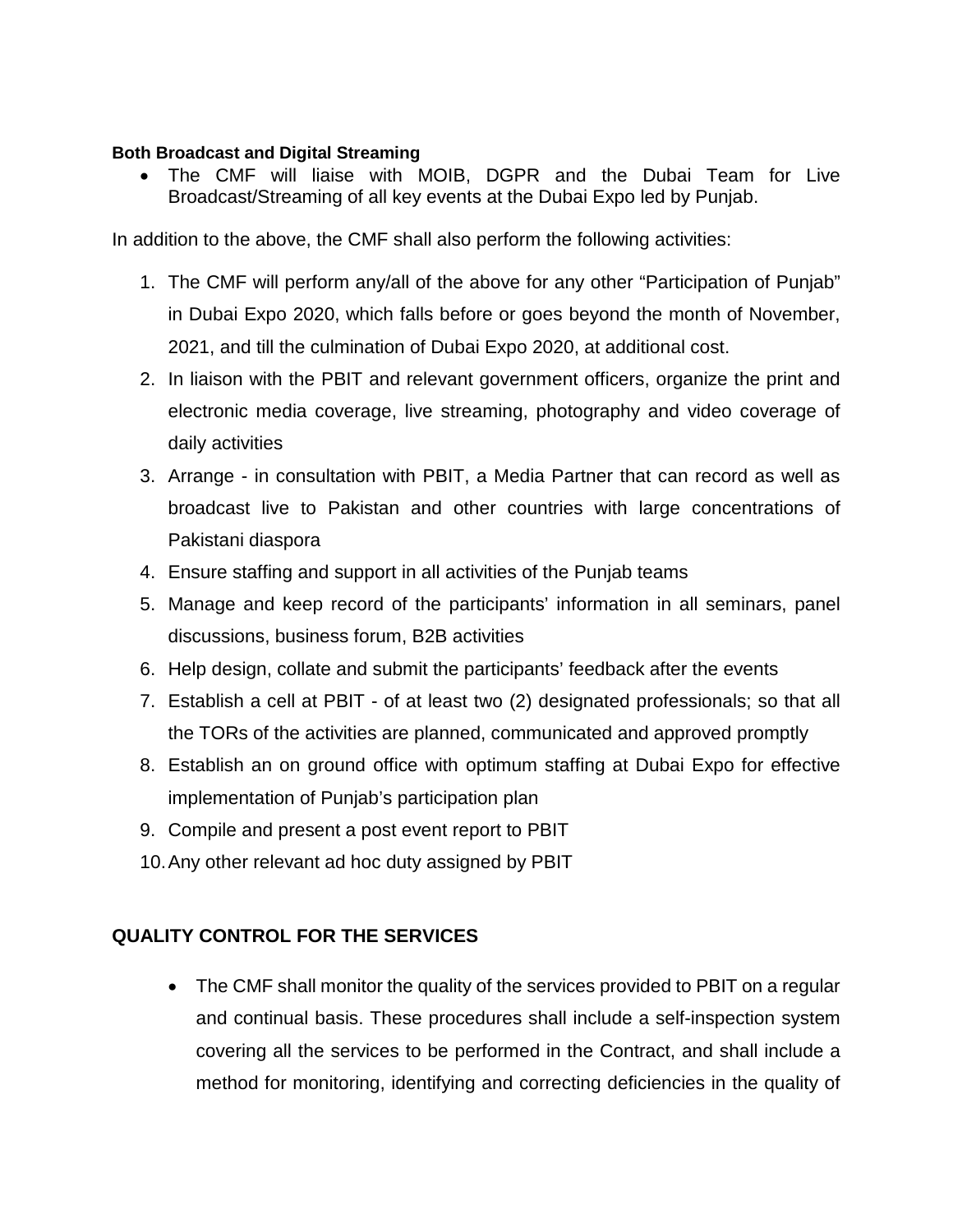service furnished to PBIT. PBIT shall be notified of any deficiencies found and corrective action taken.

- PBIT reserves the right to conduct their own quality control surveys to ensure the adequacy of the services.
- The CMF warrants that the personnel assigned to handle PBIT's arrangements shall have a strong event management skills and experience and will be constantly refreshed in knowledge and skills to remain up to date.

# **4. PROPOSAL REQUIREMENTS**

4.1. **BIDDING PROCEDURE (as per PPRA rules):** Single stage two envelopes bidding procedure will be used where the bids are to be evaluated on technical and financial grounds and the procedure for single stage two envelopes will be:

(i) The bid shall be a single package consisting of two separate envelopes, containing separately the financial and the technical proposals;

(ii) The envelopes shall be marked as "Financial Proposal" and "Technical Proposal";

(iii) In the first instance, the "Technical Proposal" shall be opened and the envelope marked as "Financial Proposal" shall be retained unopened in the custody of the procuring agency

- **4.2. PROPOSAL FORMAT:** The proposal submitted should be in the following format:
- 1. **Title Page** (Showing the proposal for "Creative Management and Services" Firm as subject; the firm's name, firm's address and contact details, the date of proposal and table of contents). **Transmittal Letter;** briefly stating the firm's understanding of the work to be done, the commitment to perform the work within the stipulated time period, a statement of why the firm believes itself to be the best qualified to perform the services. **(04 POINTS)**
- 2. **Company Information** including year of establishment **(01 POINTS)**
- 3. **Legal Structure of the Firm;** Proprietorship, Private Ltd, Public Ltd etc. **(01 POINTS)**
- 4. **In House Relevant Expertise (3 POINTS)**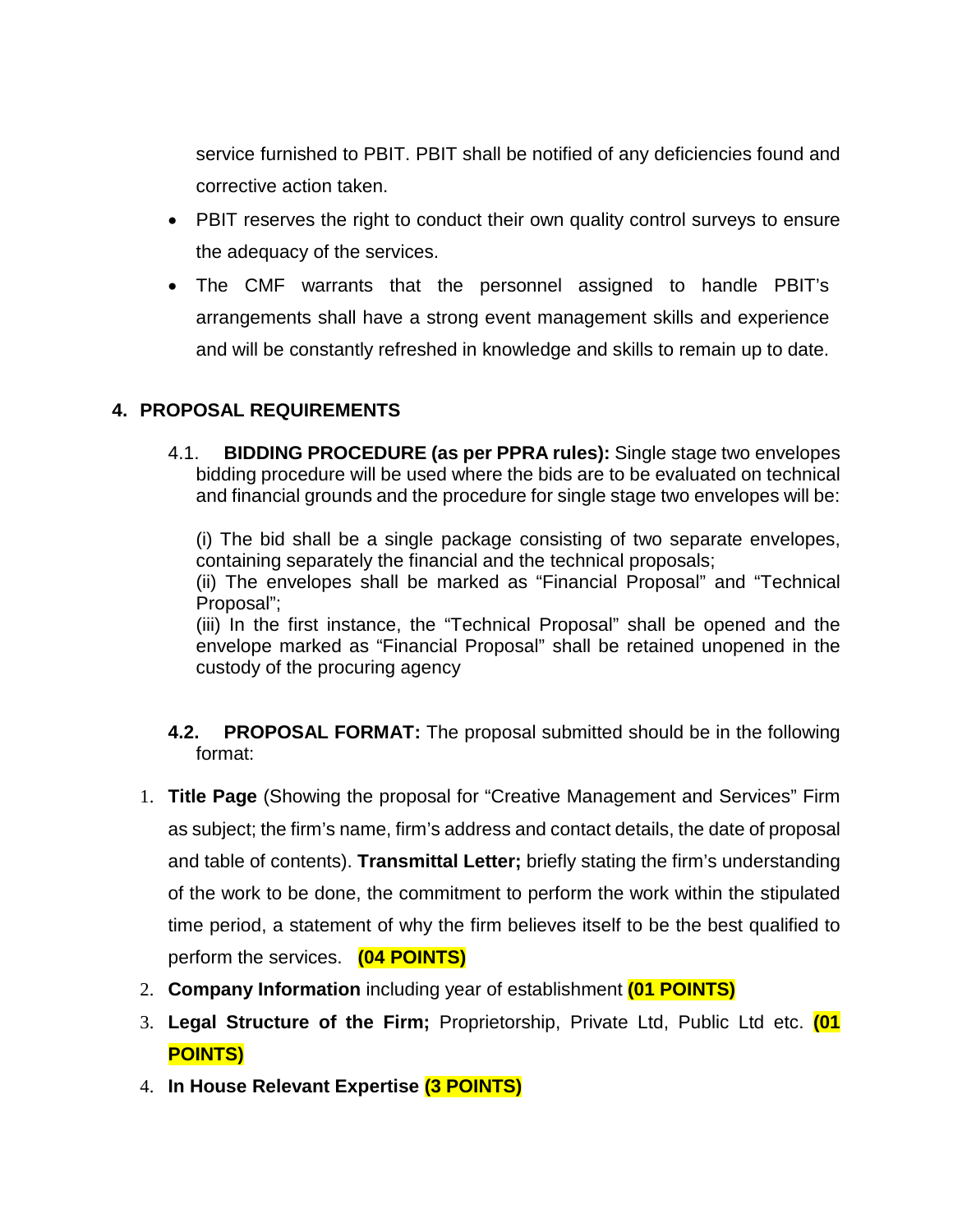- 5. **Copy of NTN Certificate (01 POINTS)**
- 6. **Proof of Financial Stability through Financial Statements and previous Work Orders (3 POINTS)**

## **4.3. DETAILED TECHNICAL PROPOSAL:**

*Note: While additional data may be presented to or requested by PBIT, the following items must be included:* 

- **4.3.1. Firm Qualifications and Experience**  The firm should provide:
	- i. Experience of the Firm (2 POINTS)
	- ii. List of previous and existing clients (2 POINTS)
	- iii. Firm Profile; Creative team, Management Team and their profiles (10 POINTS)
	- iv. Creative Portfolio (12 POINTS)
	- v. Comprehensive Creative Proposal in print as well as digital format i.e. USB (20 Points)

# **4.4. STATEMENT OF EXCLUSIVITY AND CONFIDENTIALITY**

The firm shall provide a statement that neither the firm nor its staff, are involved in any such activity that is prohibited by the Government of Pakistan. A statement of confidentiality to keep in confidence all information imparted to you, in relation with the complete process, not to disclose it to any third party and not to use it for any purpose other than for this specific event.

## **5. FINANCIAL PROPOSAL**

The CMF is required to quote the price in PKR for the services mentioned in Section **3** "Terms of References", and detailed in Section **3c** "Scope of Work" of this document. PBIT would prefer a breakdown price structure of each core activity mentioned in Section **3c**.